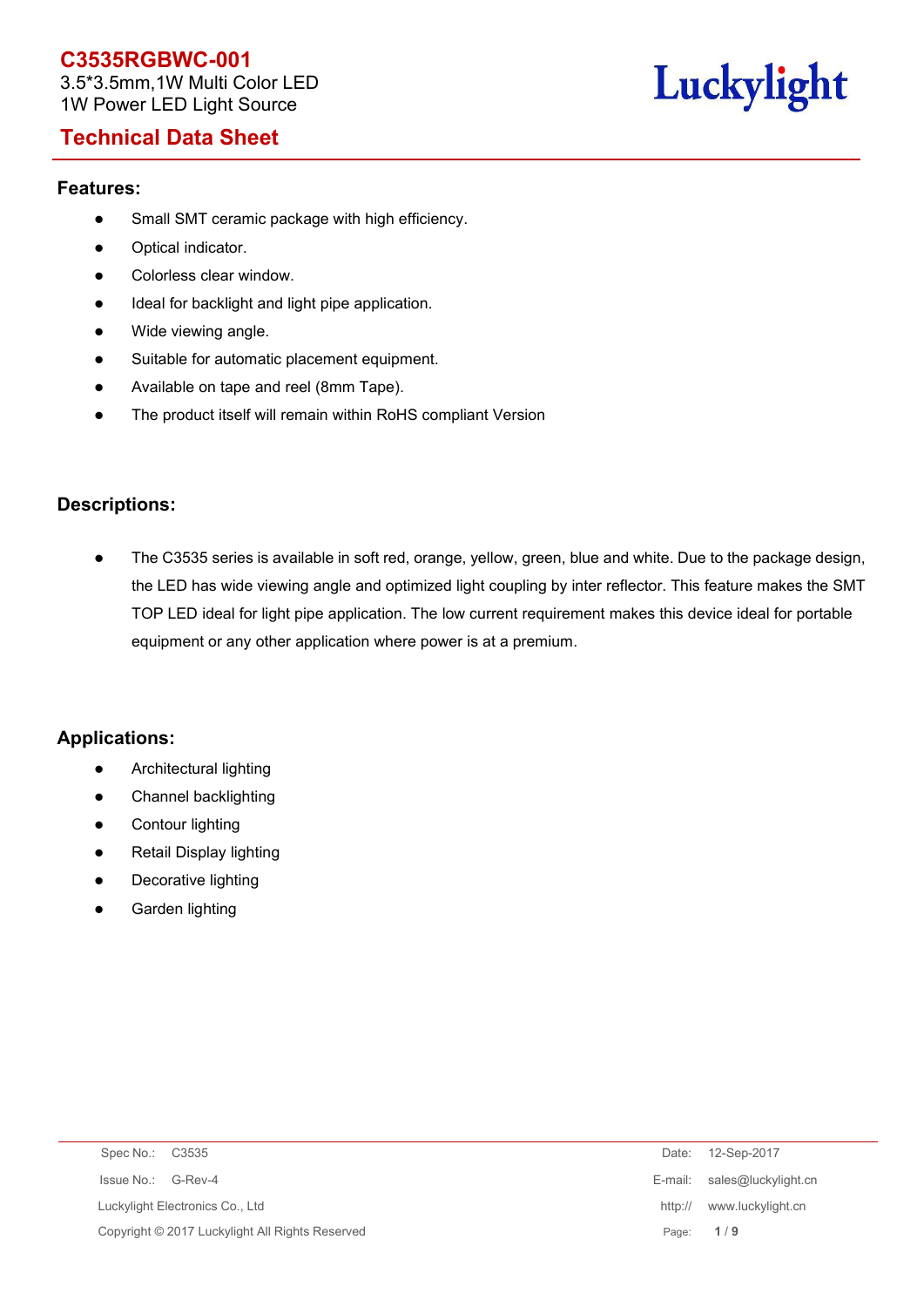3.5\*3.5mm,1W Multi Color LED 1W Power LED Light Source

# **Technical Data Sheet**



R

G

 $B -$ 

**Emitting Color** 

C3535RGBWC-001 Multi Color

## **Package Dimension:**







#### Notes:

1. All dimensions are in millimeters (inches).

 $\mathbb{R}$ 

G

B

W

 $\!{+}$ 

 $\frac{1}{\sqrt{2}}$ 

 $+$ 

2. Tolerance is  $\pm$  0.25 mm (.010") unless otherwise noted.

| Spec No.: C3535                                 | Date: 12-Sep-2017           |
|-------------------------------------------------|-----------------------------|
| Issue No.: G-Rev-4                              | E-mail: sales@luckylight.cn |
| Luckylight Electronics Co., Ltd                 | http:// www.luckylight.cn   |
| Copyright © 2017 Luckylight All Rights Reserved | Page: 2/9                   |
|                                                 |                             |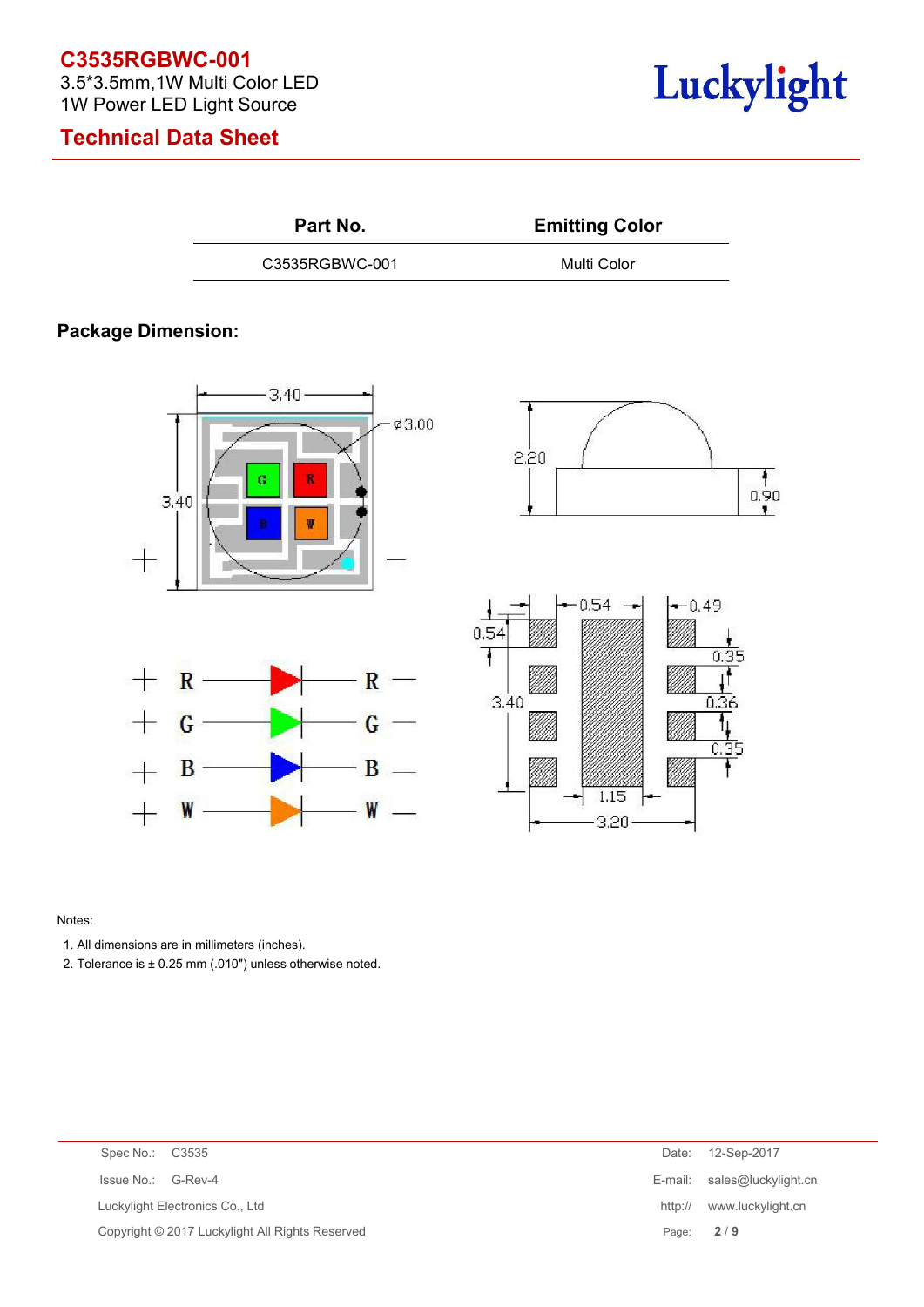3.5\*3.5mm,1W Multi Color LED 1W Power LED Light Source

## **Technical Data Sheet**

# **Absolute Maximum Ratings at Ta=25**℃

| <b>Parameters</b>                         |            | Symbol      | <b>MAX</b>                           | Unit   |  |
|-------------------------------------------|------------|-------------|--------------------------------------|--------|--|
|                                           |            | Hyper Red   | 910                                  |        |  |
|                                           | PD         | Pure Green  | 1260                                 |        |  |
| Power Dissipation                         |            | <b>Blue</b> | 1260                                 | mW     |  |
|                                           |            | White       | 1260                                 |        |  |
|                                           |            | Hyper Red   | 500                                  |        |  |
| Peak Forward Current <sup>(a)</sup>       | <b>IFP</b> | Pure Green  | 500                                  | mA     |  |
|                                           |            | <b>Blue</b> | 500                                  |        |  |
|                                           |            | White       | 500                                  |        |  |
|                                           | IF         | Hyper Red   | 350                                  |        |  |
| Continuous Forward Current <sup>(b)</sup> |            | Pure Green  | 350                                  | mA     |  |
|                                           |            | Blue        | 350                                  |        |  |
|                                           |            | White       | 350                                  |        |  |
| Reverse Voltage                           |            | <b>VR</b>   | $\sqrt{5}$                           | $\vee$ |  |
| <b>Operating Temperature Range</b>        |            | Topr        | -40 $^{\circ}$ C to +80 $^{\circ}$ C |        |  |
| Storage Temperature Range                 |            | <b>Tstg</b> | -40 $^{\circ}$ C to +85 $^{\circ}$ C |        |  |

Notes:

a. Derate linearly as shown in derating curve.

b. Duty Factor = 10%, Frequency = 1 kHz

| Spec No.: C3535    |                                                 | Date:   | 12-Sep-2017                 |
|--------------------|-------------------------------------------------|---------|-----------------------------|
| Issue No.: G-Rev-4 |                                                 |         | E-mail: sales@luckylight.cn |
|                    | Luckylight Electronics Co., Ltd                 | http:// | www.luckylight.cn           |
|                    | Copyright © 2017 Luckylight All Rights Reserved |         | Page: $3/9$                 |
|                    |                                                 |         |                             |

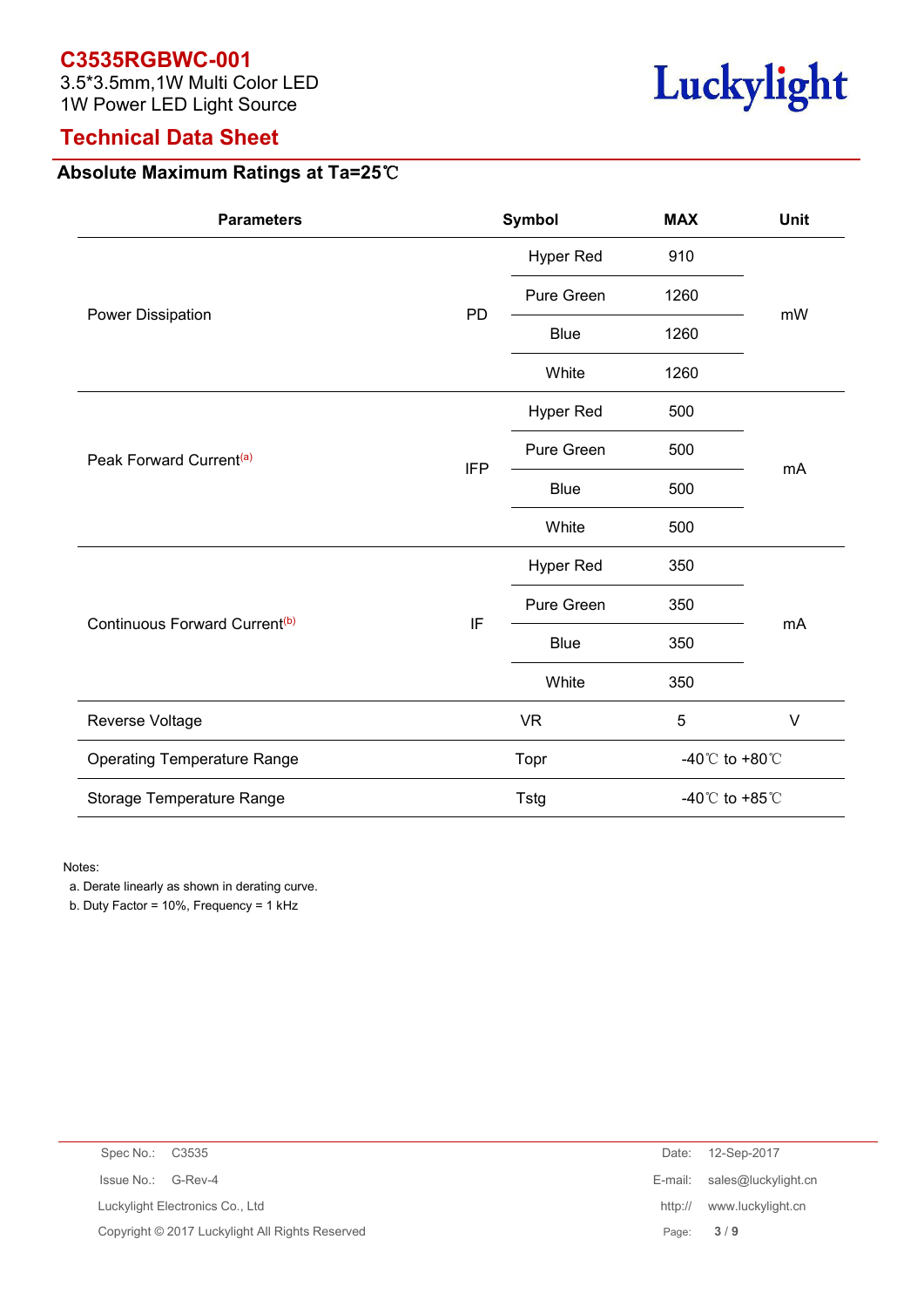#### **C3535RGBWC-001** 3.5\*3.5mm,1W Multi Color LED

1W Power LED Light Source

# **Technical Data Sheet**

## **Electrical Optical Characteristics at Ta=25**℃

| <b>Parameters</b>                 | <b>Symbol</b>      | <b>Emitting</b><br>Color | Min.           | Typ.  | Max.           | Unit   | <b>Test Condition</b> |
|-----------------------------------|--------------------|--------------------------|----------------|-------|----------------|--------|-----------------------|
|                                   | Φv                 | <b>Hyper Red</b>         | 30             | 40    | $---$          | Im     |                       |
|                                   |                    | Pure Green               | 65             | 80    | ---            |        |                       |
| Luminous Flux (a)                 |                    | <b>Blue</b>              | 20             | 25    | $---$          |        | IF=350mA              |
|                                   |                    | White                    | 70             | 90    |                |        |                       |
|                                   |                    | <b>Hyper Red</b>         | ---            | 120   | $---$          | Deg    | IF=350mA              |
|                                   |                    | Pure Green               | $\overline{a}$ | 120   | $---$          |        |                       |
| Viewing Angle <sup>(b)</sup>      | $2\theta$ 1/2      | <b>Blue</b>              | $---$          | 120   | $---$          |        |                       |
|                                   |                    | White                    | $---$          | 120   | $---$          |        |                       |
|                                   |                    | <b>Hyper Red</b>         | $---$          | 632   | $---$          |        |                       |
| Peak Emission Wavelength          | λp                 | Pure Green               | $---$          | 520   | $---$          | nm     | IF=350mA              |
|                                   |                    | <b>Blue</b>              | $---$          | 468   | $---$          |        |                       |
|                                   | λd                 | <b>Hyper Red</b>         | $---$          | 624   | $---$          | nm     | IF=350mA              |
| ominant Wavelength <sup>(C)</sup> |                    | pure Green               | $---$          | 525   | $---$          |        |                       |
|                                   |                    | <b>Blue</b>              | $---$          | 470   | $---$          |        |                       |
| Color Temperature                 | CCT                | White                    | $---$          | 6500k | $---$          | K      |                       |
|                                   |                    | <b>Hyper Red</b>         | $---$          | 20    | $---$          | nm     |                       |
| Spectral Line Half-Width          | $\triangle\lambda$ | Pure Green               | ---            | 35    | $---$          |        | IF=350mA              |
|                                   |                    | <b>Blue</b>              | ---            | 25    | $\overline{a}$ |        |                       |
|                                   |                    | <b>Hyper Red</b>         | 1.80           | 2.10  | 2.60           |        |                       |
|                                   |                    | Pure Green               | 2.80           | 3.20  | 3.60           |        | IF=350mA              |
| <b>Forward Voltage</b>            | <b>VF</b>          | <b>Blue</b>              | 2.80           | 3.20  | 3.60           | $\vee$ |                       |
|                                   |                    | White                    | 2.80           | 3.20  | 3.60           |        |                       |
|                                   |                    | <b>Hyper Red</b>         |                |       | 50             |        |                       |
|                                   |                    | Pure Green               |                |       | 50             |        |                       |
| Reverse Current                   | IR                 | <b>Blue</b>              |                |       | 50             | μA     | $VR=5V$               |
|                                   |                    | White                    |                |       | 50             |        |                       |

#### Notes:

a. ALuminous intensity is measured with a light sensor and filter combination that approximates the CIE eye-response curve.

| Spec No.: C3535                                 | Date: 12-Sep-2017            |
|-------------------------------------------------|------------------------------|
| Issue No.: G-Rev-4                              | E-mail: sales@luckylight.cn  |
| Luckylight Electronics Co., Ltd                 | www.luckylight.cn<br>http:// |
| Copyright © 2017 Luckylight All Rights Reserved | Page: $4/9$                  |

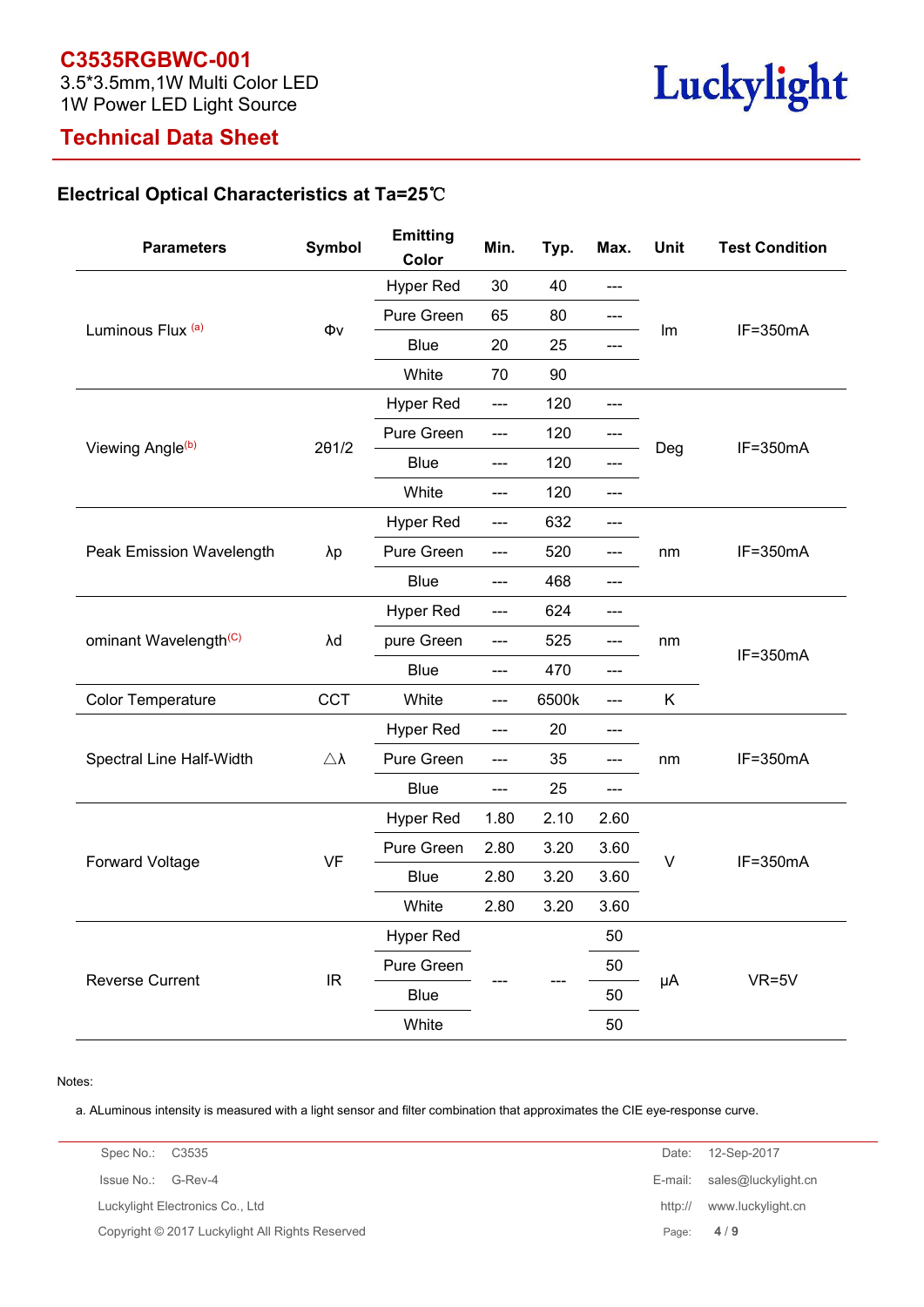### **C3535RGBWC-001** 3.5\*3.5mm,1W Multi Color LED 1W Power LED Light Source

# Luckylight

# **Technical Data Sheet**

b. 201/2 is the o -axis angle where the luminous intensity is 1/2 the peak intensity

c. The dominant wavelength (λd) is derived from the CIE chromaticity diagram and represents the single wavelength which

defines the color of the device.

### **Typical Electrical / Optical Characteristics Curves (25**℃ **Ambient Temperature Unless Otherwise Noted)**



Copyright © 2017 Luckylight All Rights Reserved

| Spec No.: C3535                                 |       | Date: 12-Sep-2017           |
|-------------------------------------------------|-------|-----------------------------|
| Issue No.: G-Rev-4                              |       | E-mail: sales@luckylight.cn |
| Luckylight Electronics Co., Ltd                 |       | http:// www.luckylight.cn   |
| Copyright © 2017 Luckylight All Rights Reserved | Page: | 5/9                         |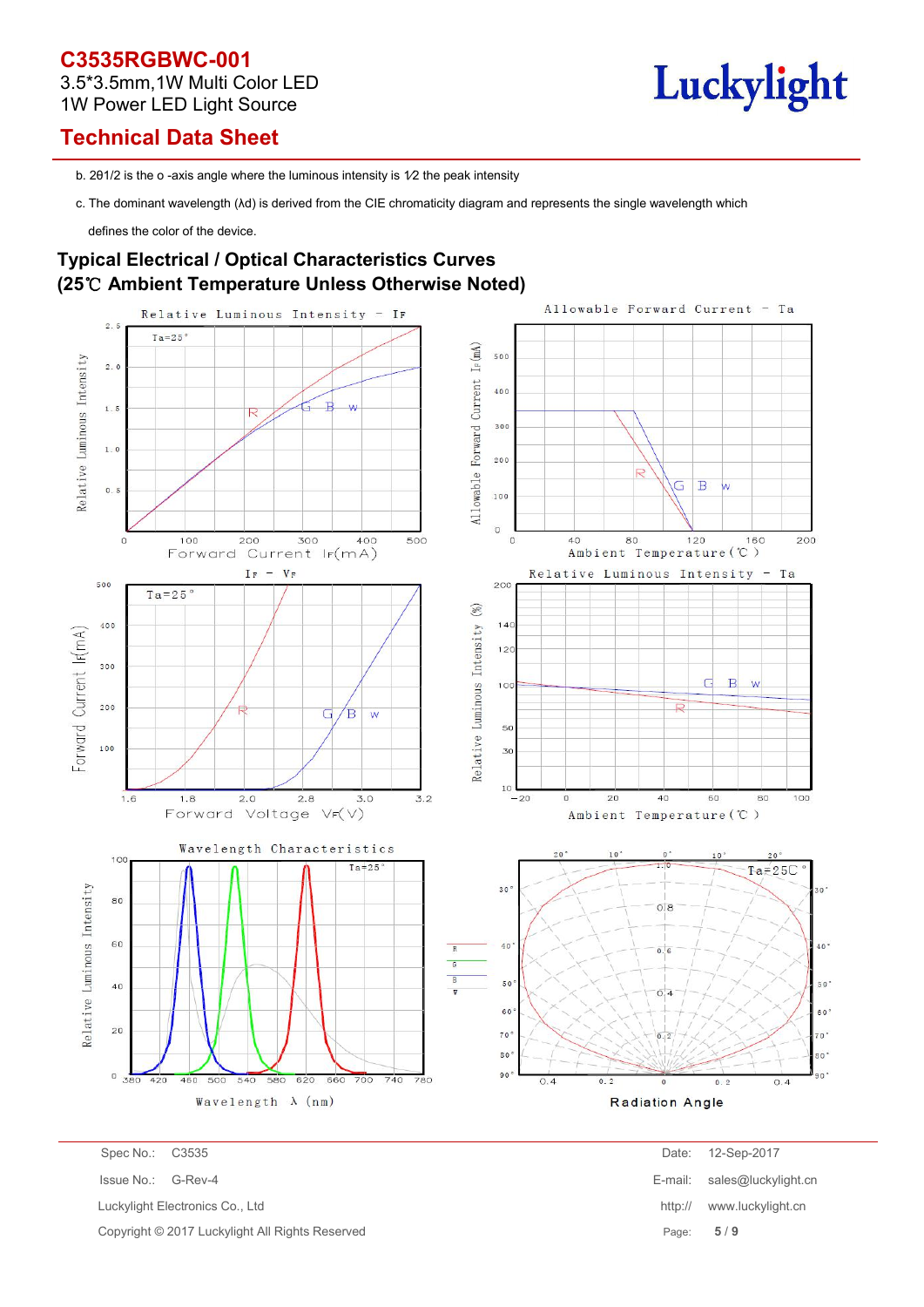3.5\*3.5mm,1W Multi Color LED 1W Power LED Light Source

# Luckylight

## **Technical Data Sheet**

#### **Reel Dimensions:**



### **Carrier Tape Dimensions:**

Loaded quantity 1000 pcs per reel.



| Spec No.: | C <sub>3535</sub> |
|-----------|-------------------|
|           |                   |

| Spec No.: C3535                                 | Date:       | 12-Sep-2017                 |
|-------------------------------------------------|-------------|-----------------------------|
| Issue No.: G-Rev-4                              |             | E-mail: sales@luckylight.cn |
| uckylight Electronics Co., Ltd                  | http://     | www.luckylight.cn           |
| Copyright © 2017 Luckylight All Rights Reserved | Page: $6/9$ |                             |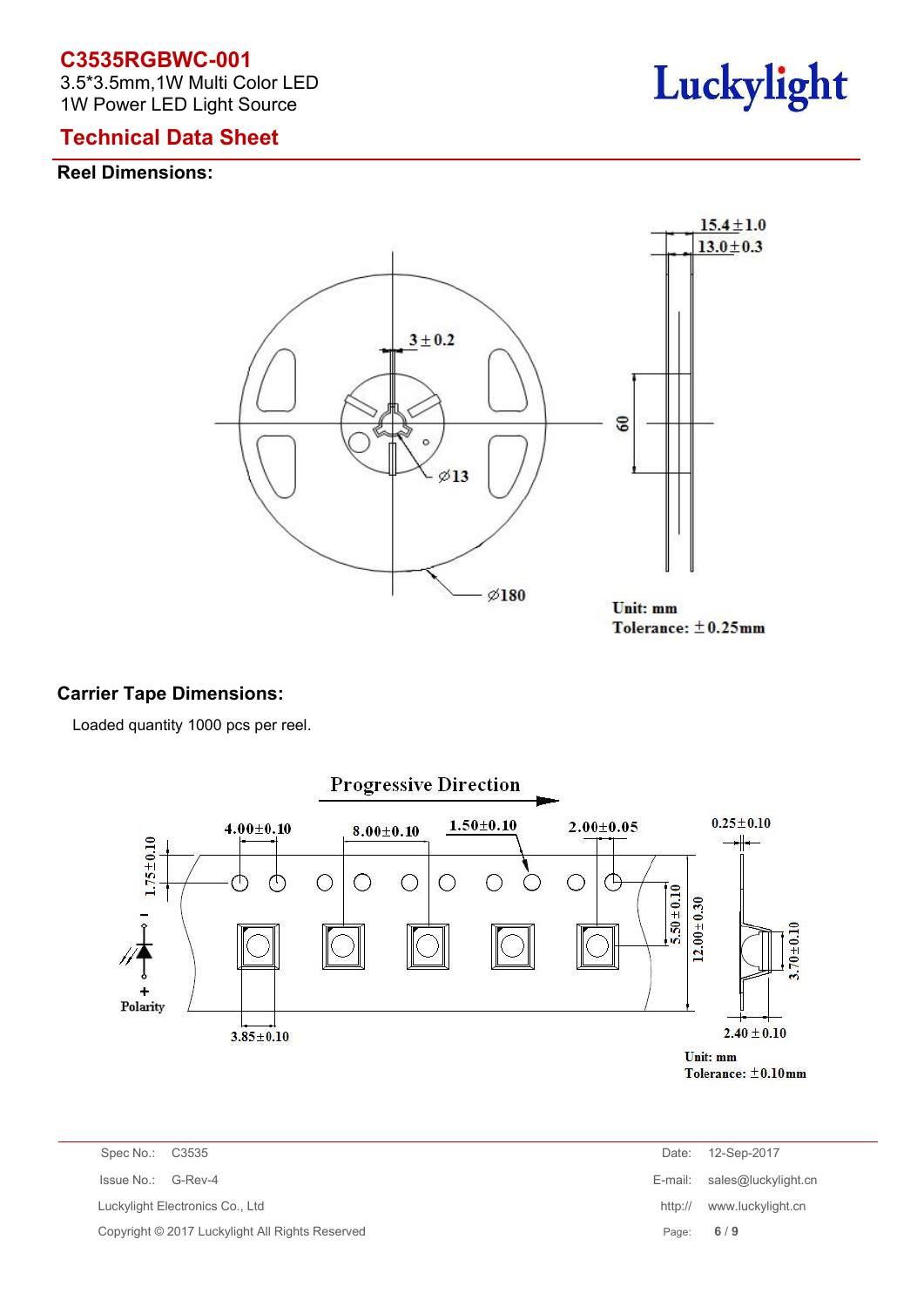## **C3535RGBWC-001** 3.5\*3.5mm,1W Multi Color LED 1W Power LED Light Source

# Luckylight

# **Technical Data Sheet**

### **CAUTIONS**

#### **1. Handling Precautions:**

- 1.1. Handle the component along the side surfaces by using forceps or appropriate tools.
- 1.2. Do not directly touch or handle the silicone lens surface. It may damage the internal circuitry.
- 1.3. Do not stack together assembled PCBs containing exposed LEDs. Impact may scratch the silicone lens or damage the internal circuitry.



Compare to epoxy encapsulant that is hard and brittle, silicone is softer and flexible. Although its characteristic significantly reduces thermal stress, it is more susceptible to damage by external mechanical force. As a result, special handling precautions need to be observed during assembly using silicone encapsulated LED products. Failure to comply might lead to damage and premature failure of the LED.

#### **2. Storage**

- 2.1.Do not open moisture proof bag before the products are ready to use.
- 2.2.Before opening the package, the LEDs should be kept at 30°C or less and 60%RH or less.
- 2.3.The LEDs should be used within a year.
- 2.4.After opening the package, the LEDs should be kept at 30°C or less and 60%RH or less.
- 2.5.The LEDs should be used within 24 hours after opening the package.
- 2.6.If the moisture adsorbent material has fabled away or the LEDs have exceeded the storage time, baking treatment should be performed using the following conditions. Baking treatment: 65±5°C for 24 hours

#### .3. **Soldering Condition**

| Spec No.: C3535                                 | Date:   | 12-Sep-2017                 |
|-------------------------------------------------|---------|-----------------------------|
| Issue No.: G-Rev-4                              |         | E-mail: sales@luckylight.cn |
| Luckylight Electronics Co., Ltd                 | http:// | www.luckylight.cn           |
| Copyright © 2017 Luckylight All Rights Reserved |         | Page: 7/9                   |
|                                                 |         |                             |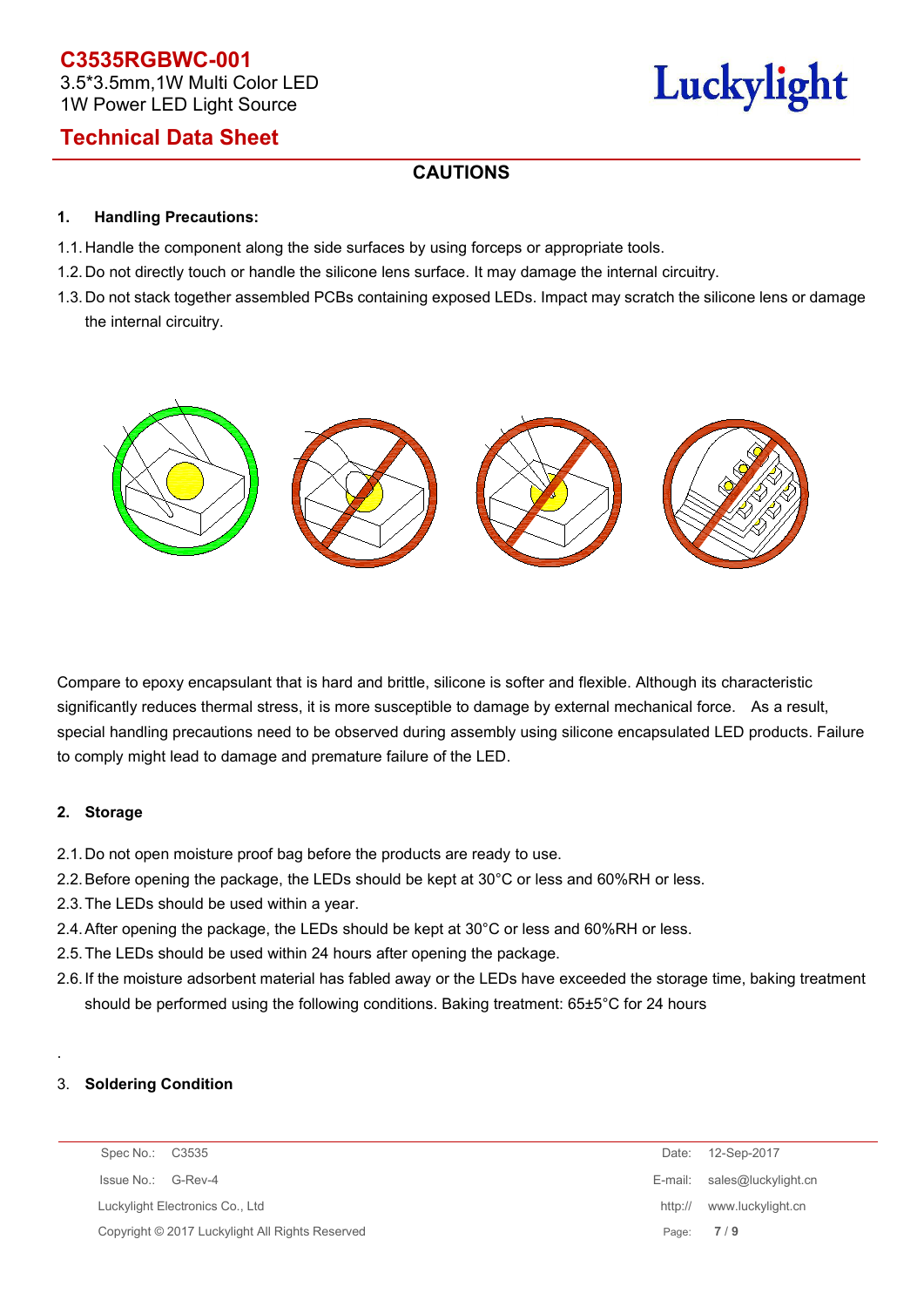3.5\*3.5mm,1W Multi Color LED 1W Power LED Light Source



# **Technical Data Sheet**

3.1.Pb-free solder temperature profile



- 3.2.Reflow soldering should not be done more than two times.
- 3.3.When soldering, do not put stress on the LEDs during heating.
- 3.4.After soldering, do not warp the circuit board.
- 3.5.Recommended soldering conditions:

| Reflow soldering     |                               | Soldering iron |                      |  |  |
|----------------------|-------------------------------|----------------|----------------------|--|--|
| Pre-heat             | $150 - 200^{\circ}$ C         | Temperature    | $300^{\circ}$ C Max. |  |  |
| <b>Pre-heat time</b> | 120 sec. Max.                 | Soldering time | 3 sec. Max.          |  |  |
| Peak temperature     | $260^{\circ}$ C Max.          |                | (one time only)      |  |  |
| Soldering time       | 10 sec. Max. (Max. two times) |                |                      |  |  |

3.6.Because different board designs use different number and types of devices, solder pastes, reflow ovens, and circuit boards, no single temperature profile works for all possible combinations.

However, you can successfully mount your packages to the PCB by following the proper guidelines and PCB-specific characterization.

#### 4. **Drive Method**

| Spec No.: C3535                                 | Date:   | 12-Sep-2017                 |
|-------------------------------------------------|---------|-----------------------------|
| Issue No.:<br>G-Rev-4                           |         | E-mail: sales@luckylight.cn |
| Luckylight Electronics Co., Ltd                 | http:// | www.luckylight.cn           |
| Copyright © 2017 Luckylight All Rights Reserved |         | Page: 8/9                   |
|                                                 |         |                             |